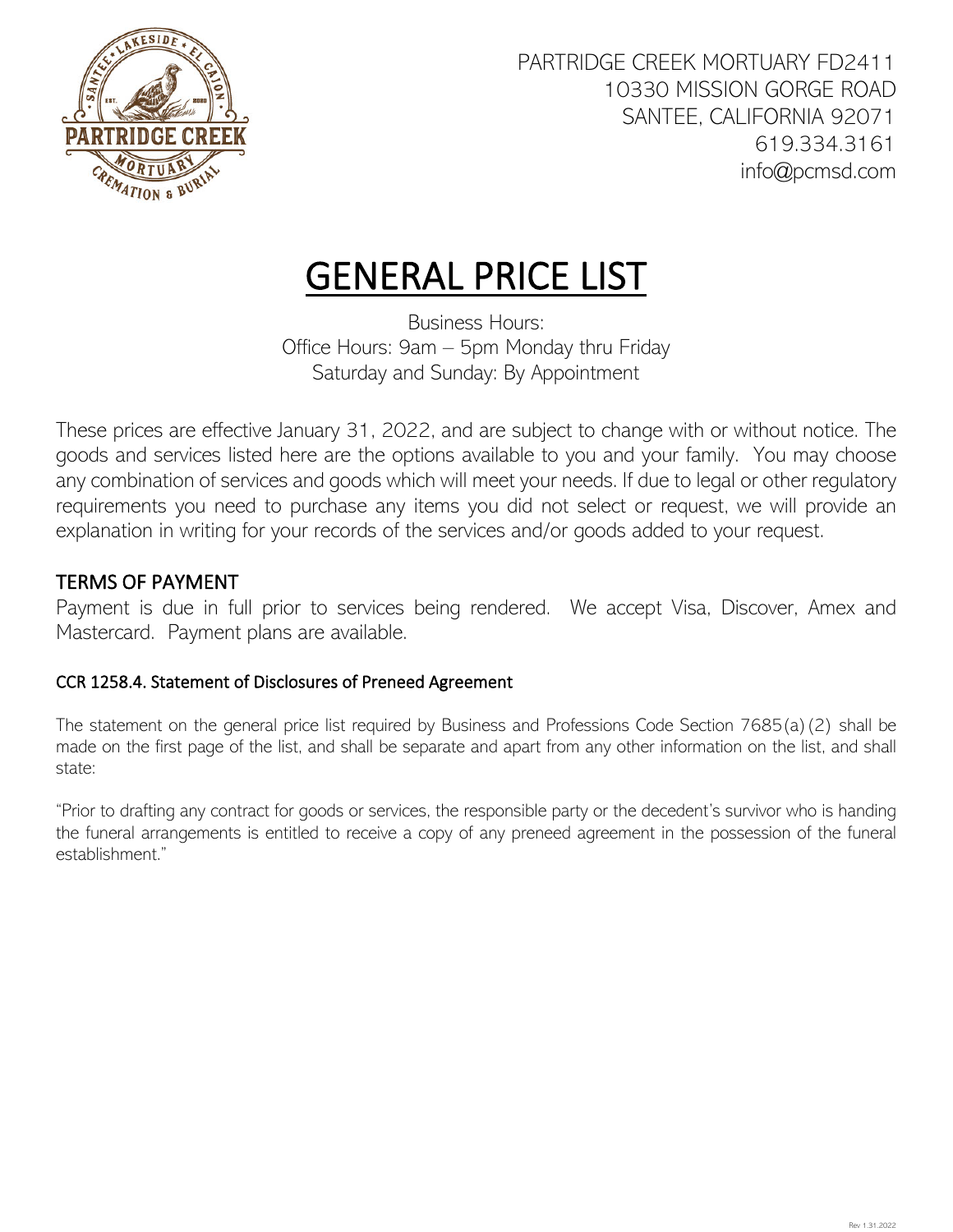

## PROFESSIONAL SERVICES

#### BASIC SERVICES OF FUNERAL DIRECTOR & STAFF

Basic services of the funeral director and staff includes but is not limited to 24-hour availability of funeral director and/or staff for your planning needs, arrangements of all services for honoring your loved one. Expert, compassionate advice and direction on creating a meaningful and personalized service for you. We will obtain all vital records and biographical information to help with creating an obituary unique to you and your family. We will prepare death certificate(s), file and obtain needed permits. We will work with other associates and teams such as your doctors, hospitals, cemetery staff, clergy and other individuals involved in the services of your loved one. We will also shelter your loved one for up to 5 days starting on the day we bring your loved one into our care at no additional charge. (\$125 a day each day after the  $5<sup>th</sup>$  day.) This charge also includes overhead expenses related to our facilities such as professional accounting, record keeping, equipment and inventory expenses.

This charge is added to all services except for direct cremation, direct burial and transfer only of decedent.

### OFFSITE SERVICES

| Personnel for management of services offsite at church, temple, home, cemetery, or |                  |
|------------------------------------------------------------------------------------|------------------|
| other location.                                                                    |                  |
| Evening & Weekend Services (additional)                                            | S <sub>100</sub> |

#### EMBALMING

Embalming is generally not required by law, except under certain circumstances. It may be needed if you would like to have a viewing or open casket service. If you prefer not to embalm you may select a service which does not require you to pay for it such as direct cremation or direct burial.

### PREPARATION OF THE BODY

| ❖ Refrigeration of un-embalmed body for up to 3 days (\$125 per day thereafter)<br>It is our policy in compliance with CA state law to require refrigeration of un-embalmed<br>remains after 24 hours | \$125 |
|-------------------------------------------------------------------------------------------------------------------------------------------------------------------------------------------------------|-------|
| ❖ Cosmetology & dressing                                                                                                                                                                              | \$145 |
| ❖ Additional procedures following an autopsy/donor (additional)                                                                                                                                       | \$175 |

\$485

\$275

\$350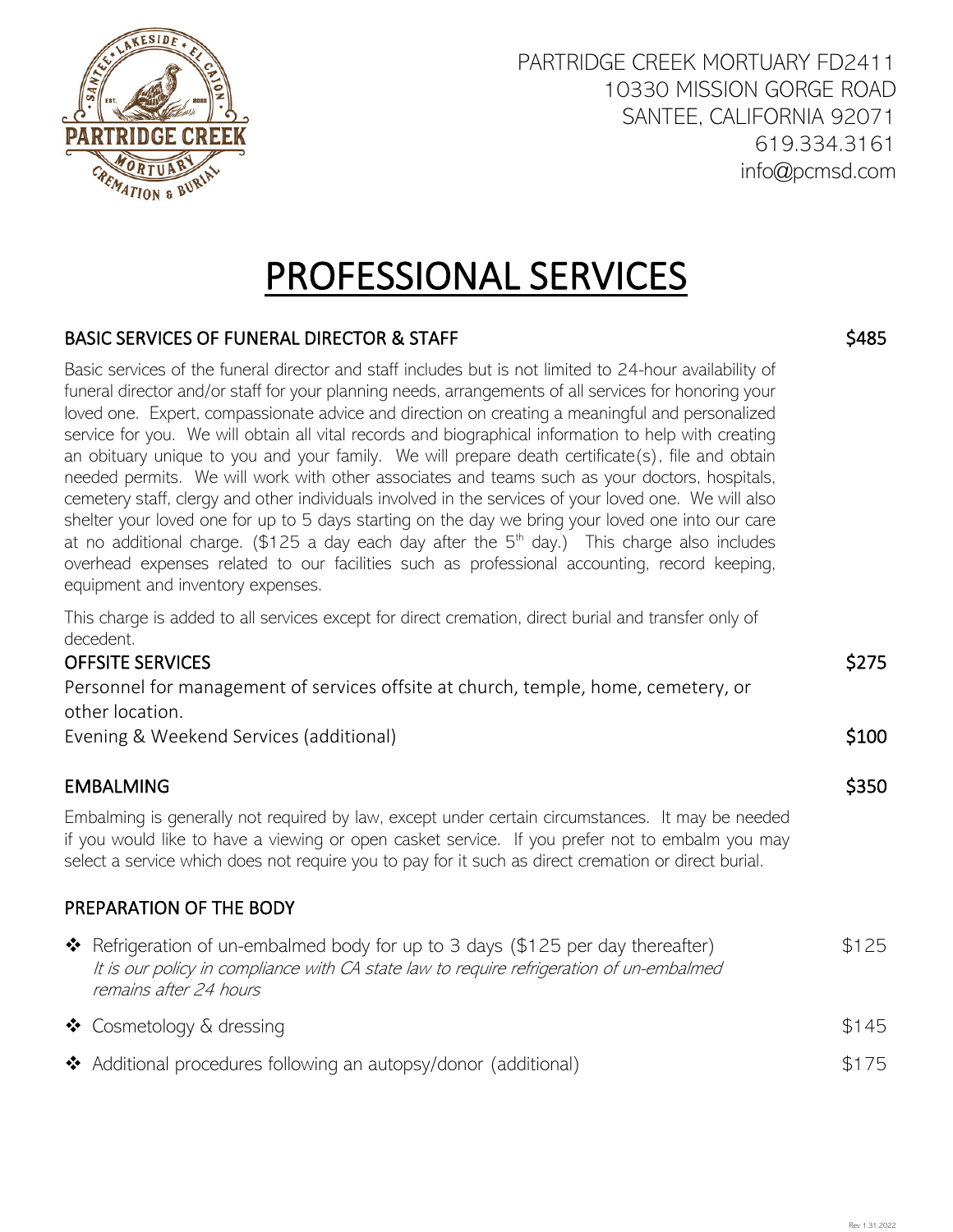

# PERSONNEL SERVICES, FACILITIES AND EQUIPMENT USE

|   | $\clubsuit$ Use of facilities for services (2 hours)<br>Services include set up, breakdown, display of your floral arrangements, and management of<br>services by our staff. Additional time is available at \$150 per hour or any portion thereof.                                                                                                                                                                                                                                                                                                                                                                                                                                                                              | \$325                                                                                    |
|---|----------------------------------------------------------------------------------------------------------------------------------------------------------------------------------------------------------------------------------------------------------------------------------------------------------------------------------------------------------------------------------------------------------------------------------------------------------------------------------------------------------------------------------------------------------------------------------------------------------------------------------------------------------------------------------------------------------------------------------|------------------------------------------------------------------------------------------|
|   | ❖ Viewing for Identification only (30 mins)<br>For identification of your un-embalmed loved one prior to direct cremation or burial you and your<br>family will have time to say your final goodbyes. This does not include any preparation of your<br>loved other than sanitary care. Additional preparations are available for an additional cost. A<br>maximum of 10 people can attend the viewing during normal business hours. Special<br>arrangement for after hour viewing can be made for an additional fee of \$125. Additional time<br>available at \$95 per 1/2 hour or any portion thereof for first 30mins. Additional time beyond<br>1 hour is available for $$125$ per $\frac{1}{2}$ hour or any portion thereof. | \$95                                                                                     |
|   | ❖ Weekend and holiday viewing and services (additional)<br>❖ Cleaning fee for services held at Partridge Creek Mortuary Chapel<br>❖ Special Handling fees for decedents over 500lbs (additional)<br>$\triangleright$ Embalming<br>$\triangleright$ Cosmetology & dressing<br>$\triangleright$ Sanitary care of your loved one<br>$\triangleright$ Additional staff for transportation<br>$\triangleright$ Oversize cremation container for cremations<br>$\triangleright$ Oversize cremation fee included for cremations                                                                                                                                                                                                         | \$375<br>\$125<br>\$2500                                                                 |
|   | <b>TRANSPORTATION SERVICES</b><br>(WITHIN SAN DIEGO COUNTY)                                                                                                                                                                                                                                                                                                                                                                                                                                                                                                                                                                                                                                                                      |                                                                                          |
| ❖ | ❖ Transfer of loved one to funeral home<br>❖ Transfer of loved one to final resting place<br>❖ Transfer of loved one to airport<br>Transit Window Coach<br>❖ Funeral Coach<br>❖ Flower Car service<br>* Transport outside of San Diego County (additional)<br>$\clubsuit$ Air Tray (required for air shipment & cremation over 295 lbs.)<br>❖ Combo Unit                                                                                                                                                                                                                                                                                                                                                                         | \$185<br>\$150<br>\$150<br>\$250<br>\$500<br>\$285<br>$$200 + $3/mile$<br>\$235<br>\$263 |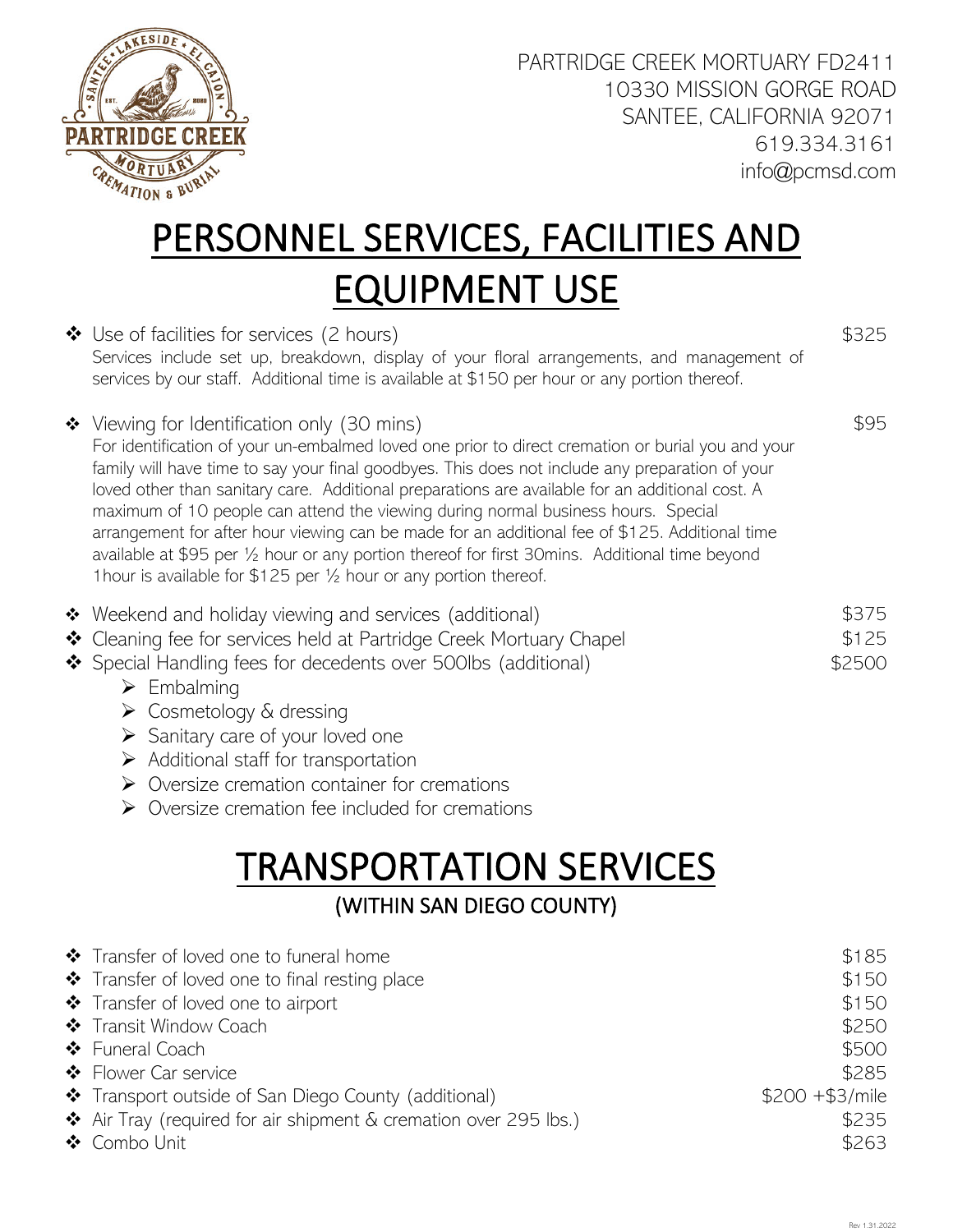

## **PRODUCTS**

| ❖ Caskets<br>❖ Alternative and outer burial containers<br>Full pricelist of all caskets, alternative & outer burial containers will be provided at the funeral home | $$1,875 - $9,960$<br>\$395 - \$695 |
|---------------------------------------------------------------------------------------------------------------------------------------------------------------------|------------------------------------|
| ❖ Rental Casket (including insert)<br>$\triangleleft$ Urns                                                                                                          | \$850<br>$$115 - $4085$            |
| Full price list will be provided at the funeral home<br>❖ Memorial Stationary                                                                                       | \$50 - \$250/50 pieces             |
| $\triangleright$ Custom package available<br>* Religious items (cross, crucifix, yarmulkes, prayer beads, etc.)                                                     | \$20 - \$45/dozen                  |

### STATE & LOCAL FEES

| $\clubsuit$ Certified copy of death certificate | \$24 |
|-------------------------------------------------|------|
| $\clubsuit$ Department of consumer affairs fee  |      |
| $\clubsuit$ County permit for disposition       | \$12 |
| $\clubsuit$ County permit re-file fee           | \$3  |

### SPECIALTY REQUESTS/SERVICES

| ❖ Catering                                                                      | $$20+/person$ |
|---------------------------------------------------------------------------------|---------------|
| ❖ Dove release (25 white doves)                                                 | \$250         |
| Motorcade escort (minimum of 2 escorts)                                         | \$300         |
| ❖ Customized service request / Coordination (if you can dream it, we can do it) | $Cost + $500$ |
| ❖ Virtual Streaming service                                                     | \$100         |
| $\clubsuit$ Disinterment (additional charges may apply)                         | \$500         |
| ❖ Consulate processing services including transportation (plus consulate fees)  | \$300         |
| ❖ Delivery of cremated remain in San Diego County                               | \$75          |
| ❖ Director to witness cremation                                                 | \$150         |
| ❖ Witnessed Cremation by family (up to 5 people)                                | \$250         |
| Scattering at sea (unwitnessed)                                                 | \$125         |
| Scattering at sea (witnessed)                                                   | $$200+$       |
| ❖ Mailing cremains by registered mail                                           | $$125+$       |
| ❖ Cremation of remains over 295lbs (additional)                                 | \$595         |
| * Rush processing (outside normal turnaround time) for cremation (additional)   | \$550         |
| ❖ Transfer of cremains                                                          | \$0-\$25/each |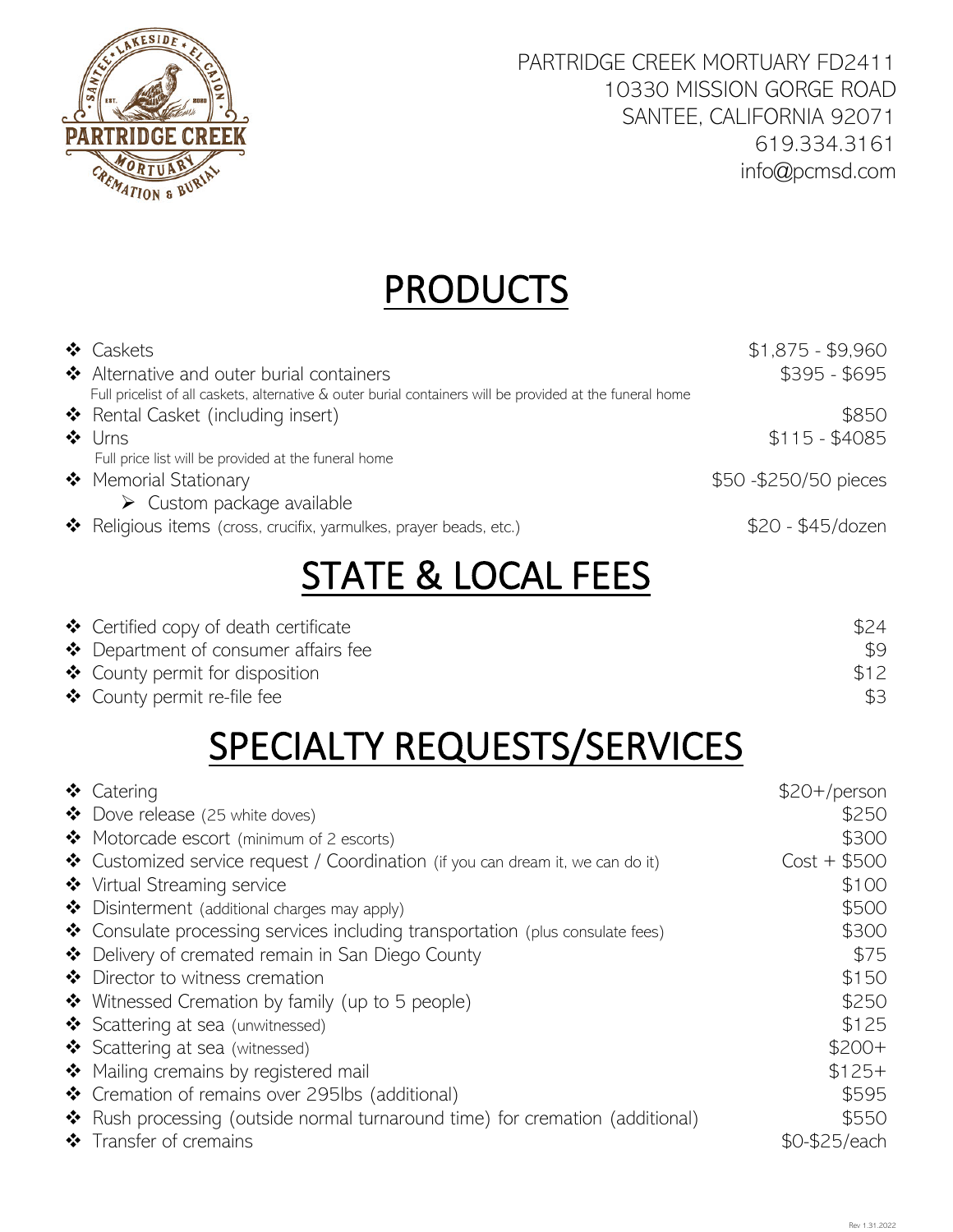# BURIAL SERVICE OPTIONS

### Direct Burial Services\*\*

- $\triangleright$  Pickup and transport of your loved one to our funeral home.
- Fransport to local cemetery or other final resting place within San Diego County\*
- $\triangleright$  Sanitary care of your loved one
- $\triangleright$  Refrigeration for up to 3 days
- $\triangleright$  Dressing your loved one
- $\triangleright$  Viewing for identification purposes by one member of the family or designated person.
- $\triangleright$  Necessary permit and authorizations for final disposition
- These charges do not include death certificates, use of our facilities for viewing, rites or ceremonies or any other services or merchandise not specifically listed here.

### ❖ Standard Graveside Service

Includes all the services of the Direct Burial plus:

- $\triangleright$  Staff and equipment services for graveside ceremony or celebration of life service at the cemetery.
- These charges do not include death certificates, use of our facilities for viewing, or any other services or merchandise not specifically listed here

### Traditional Burial Services

Includes all the services of the Direct Burial plus:

- $\triangleright$  Embalming
- $\triangleright$  Other professional preparation of your loved one
- $\triangleright$  Use of facilities and staff for visitation  $\&$ /or services (4 hours)
- $\triangleright$  Staff services at graveside
- These charges do not include death certificates, or any other services or merchandise not specifically listed here

\*Transport in Transit Window Coach is included; Funeral Coach is additional.

\*All Military Services are inclusive of all coordination required with National Cemetery and requests for Military Honors. \*\*ONLY Direct Burial Services are inclusive of Basic Services of Funeral Director & Staff

\$1475 (plus tax & casket)

\$2485 (plus tax & casket)

\$3295 (plus tax & casket)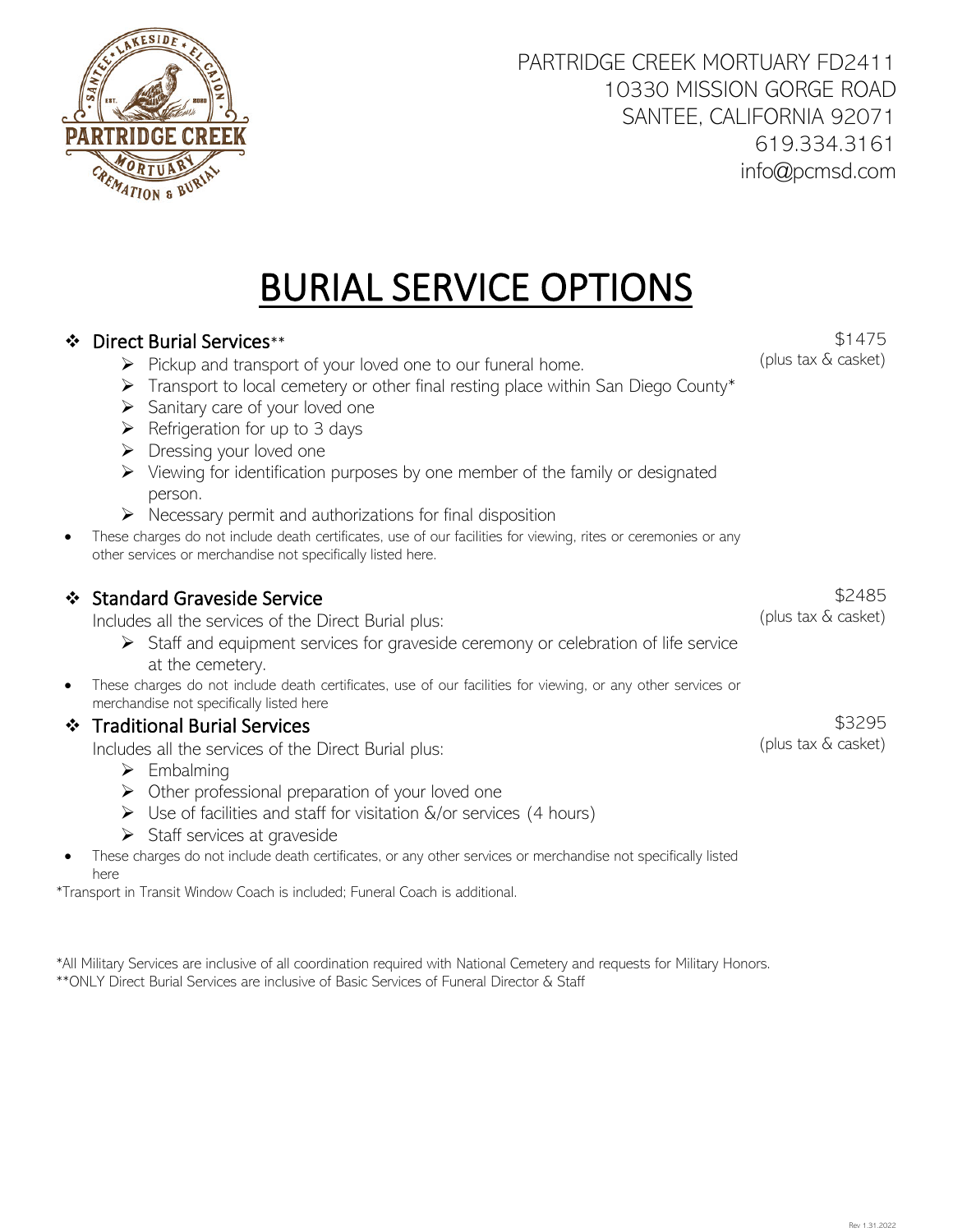

### CREMATION SERVICE OPTIONS

### ❖ Direct Cremation \*\*

- $\triangleright$  Pickup and transport of your loved one to our funeral home
- $\triangleright$  Refrigeration for up to 3 days starting the day your loved one was brought into our care.
- $\triangleright$  An alternative cremation container
- $\triangleright$  Plastic utility urn
- $\triangleright$  Removal of any implanted devices
- $\triangleright$  Department of Consumer Affairs, county and one permit for final disposition (additional disposition permits available at cost)
- These charges do not include death certificates, use of our facilities for viewing, rites or ceremonies or any other services or merchandise not specifically listed here.

### Cremation with Celebration of Life Services

Includes all services of Direct Cremation plus:

- $\triangleright$  Use of facilities and staff for services (4 hours)
- $\triangleright$  Setup of flowers and other services items as needed/requested
- $\triangleright$  Cleaning Fee
- These charges do not include death certificates, or any other services or merchandise not specifically listed here.

### ❖ Traditional Services with Cremation

Includes all the services of the Direct Cremation plus:

- $\triangleright$  Embalming
- $\triangleright$  Other professional preparation of your loved one
- Staff for use of facilities or offsite for visitation  $\&$  /or services (4 hours)
- $\triangleright$  Rental casket (open casket service available)
- $\triangleright$  Cleaning Fee
- These charges do not include death certificates, or any other services or merchandise not specifically listed here.

\*All Military Services are inclusive of all coordination required with National Cemetery and requests for Military Honors. \*\*ONLY Direct Cremation without any additional services is inclusive of Basic Services of Funeral Director & Staff

\$895

\$1565 (plus tax)

\$2635 (plus tax)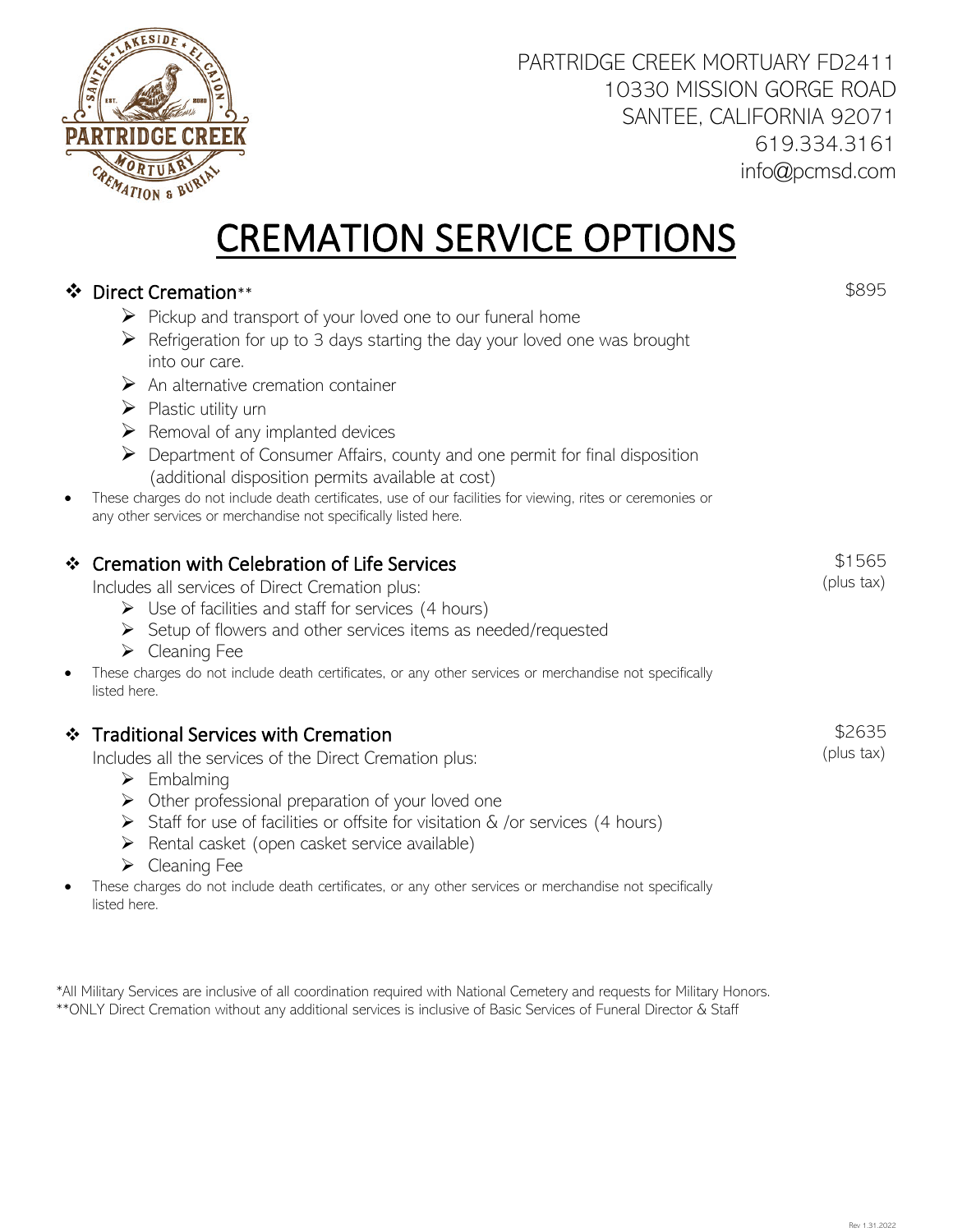

### MINIMUM SERVICE OPTIONS

### All options below are inclusive of Basic Services of Funeral Director, Staff and Overhead

cost

No substitutions may be made with either of these packages.

### Direct Burial

Includes the basic services of a funeral director and staff, pickup, and transport of your loved one to our funeral home, transport to a local cemetery or to their final resting place, refrigeration for up to 3 days starting the day your loved one was brought into our care. Careful and hygienic care of your loved one while in our care. Removal of any implanted devices. Dressing of your loved one. Viewing by one member of the family of designated person for identity verification prior to transport to final resting place. Necessary permits and authorizations for final disposition. This charge does not include death certificates, use of our facilities for viewing, rites or ceremonies or any other services or merchandise not specifically listed here. For an addition fee traditional viewing services can be added.

### ❖ Direct Cremation

Includes the basic services of a funeral director and staff, pickup and transport of your loved one to our funeral home, refrigeration for up to 3 days starting on the day your loved one was brought into our care. This service includes an alternative cremation container, plastic utility urn. Removal of any implanted devices. One permit for final disposition (additional permits available at cost.) This charge does not include death certificates, use of our facilities for viewing, rites or ceremonies or any other services or merchandise not specifically listed here. Optional services can be added for an additional fee.

### ❖ Forwarding Remains to Another Funeral Home

This service includes transfer from our funeral home, embalming, needed permits and authorizations required for transport to receiving funeral home or airport. This charge does not include visitation, viewing or use of our facilities.

### ❖ Receiving Remains from Another Funeral Home

This service includes temporary sheltering of your loved one, transport to final resting place. This service does not include viewing or other services beyond the *basic services of funeral* director, staff and overhead.

\$1475 (plus tax & casket)

\$895

\$850

Rev 1.31.2022